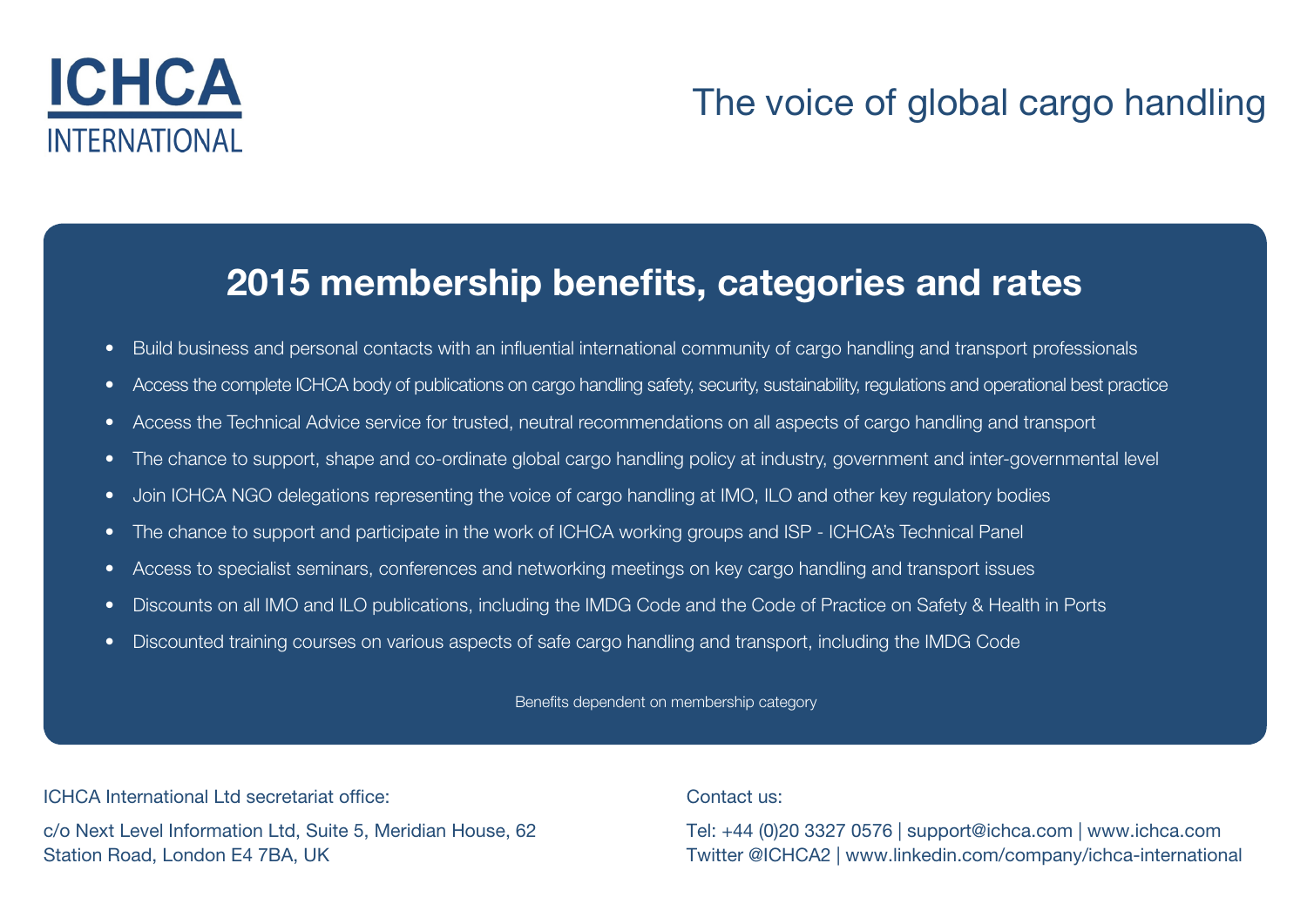| 2015 CATEGORIES »<br>2015 RATES »<br>2015 BENEFITS »                                                                                                                                                                | <b>STUDENT</b><br>£113                | <b>LIBRARY</b><br>£175               | INDIVIDUAL<br>£235                    | <b>CORPORATE</b><br>£605                    | <b>UNIVERSITY</b><br><b>LICENSED</b><br>£605<br><b>PLUS £30.25 PER</b><br><b>ASSOCIATE UNIVERSITY</b><br><b>MEMBER</b>                                                            | <b>CORPORATE</b><br><b>LICENSED</b><br>£605<br><b>PLUS £60.50 PER</b><br>ASSOCIATE CORPORATE<br><b>MEMBER</b>                                                                     | <b>PREMIUM</b><br>£6050                                                                        |
|---------------------------------------------------------------------------------------------------------------------------------------------------------------------------------------------------------------------|---------------------------------------|--------------------------------------|---------------------------------------|---------------------------------------------|-----------------------------------------------------------------------------------------------------------------------------------------------------------------------------------|-----------------------------------------------------------------------------------------------------------------------------------------------------------------------------------|------------------------------------------------------------------------------------------------|
| ICHCA publications,<br>guidelines, reports, Directory<br>and Technical Journal<br>Access and distribution rights »<br>Access is via website & email; libraries<br>also receive copies of ISBN print<br>publications | $\bullet$<br>For personal use<br>only | $\bullet$<br>For library use<br>only | $\bullet$<br>For personal use<br>only | $\bullet$<br>Access for up to 5<br>contacts | $\bullet$<br>Access for up to 50 contacts<br>according to license & ability<br>to host materials on secure<br>area of licensed member's<br>website for associate<br>member access | $\bullet$<br>Access for up to 50 contacts<br>according to license & ability<br>to host materials on secure<br>area of licensed member's<br>website for associate<br>member access | $\bullet$<br>Unlimited access &<br>ability to distribute<br>freely via own<br>company channels |
| Email newsletter                                                                                                                                                                                                    | $\bullet$                             | $\bullet$                            | $\bullet$                             | $\bullet$                                   | $\bullet$                                                                                                                                                                         | $\bullet$                                                                                                                                                                         | $\bullet$                                                                                      |
| <b>Technical Advice service</b><br>Confidential service providing<br>personalised feedback on health,<br>safety, security, environmental and<br>operational queries                                                 |                                       |                                      | $\bullet$                             | $\bullet$                                   | $\bullet$                                                                                                                                                                         | $\bullet$                                                                                                                                                                         | $\bullet$                                                                                      |
| 15% discount on all<br>IMO and ILO publications                                                                                                                                                                     |                                       |                                      | $\bullet$                             | $\bullet$                                   | $\bullet$                                                                                                                                                                         | $\bullet$                                                                                                                                                                         | $\bullet$                                                                                      |
| 15% discount on courses<br>from Exis Technologies and<br>other training partners<br>Includes IMDG training, CTUpack and<br>other courses                                                                            |                                       |                                      | $\bullet$                             | $\bullet$                                   | $\bullet$                                                                                                                                                                         | $\bullet$                                                                                                                                                                         | $\bullet$                                                                                      |
| Free copy of Port Technology<br>International magazine                                                                                                                                                              |                                       |                                      | $\bullet$                             | $\bullet$                                   | $\bullet$                                                                                                                                                                         | $\bullet$                                                                                                                                                                         | $\bullet$                                                                                      |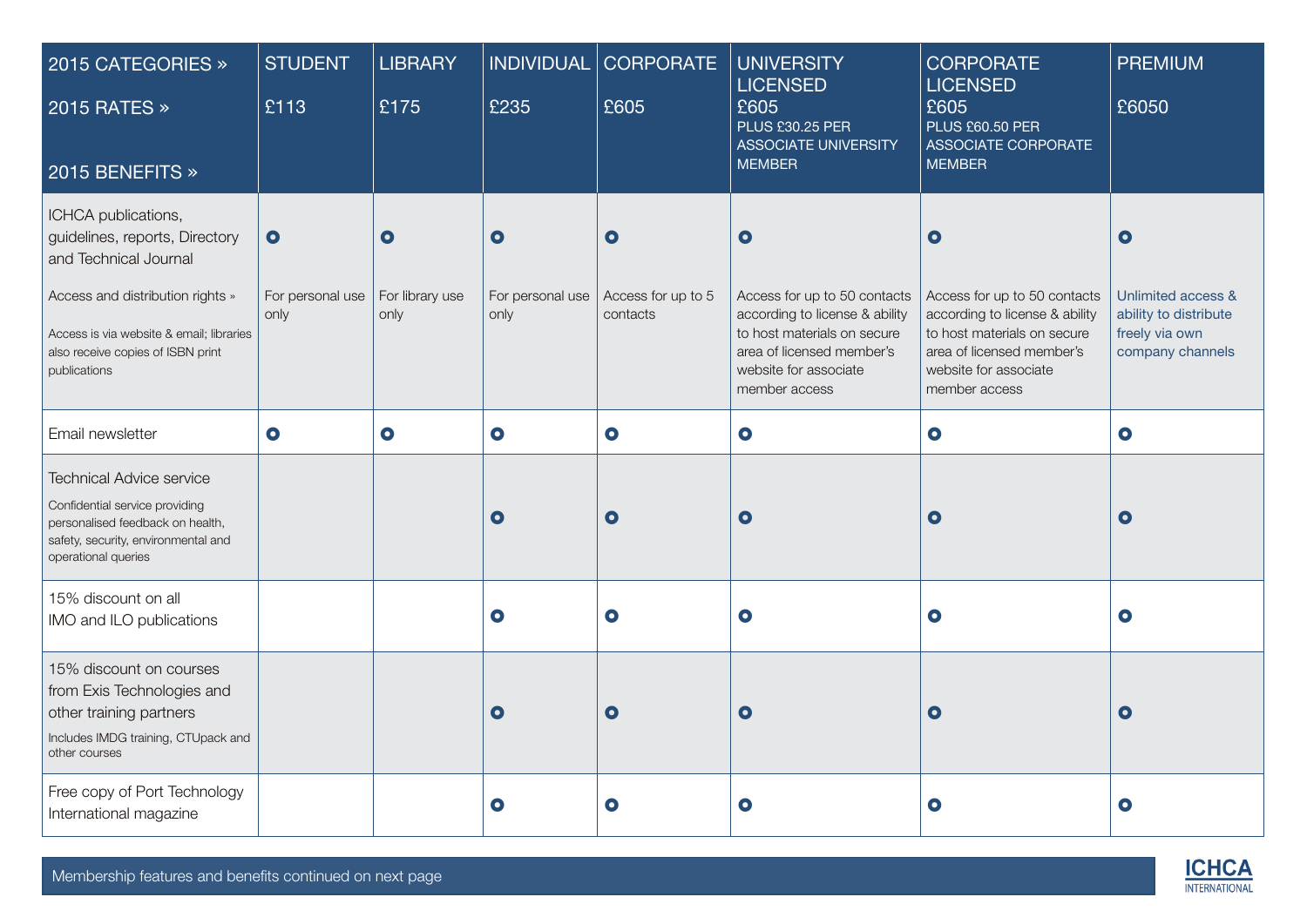| 2015 CATEGORIES »<br>2015 RATES »<br>2015 BENEFITS »                                                                                             | <b>STUDENT</b><br>£113 | <b>LIBRARY</b><br>£175 | <b>INDIVIDUAL</b><br>£235                           | <b>CORPORATE</b><br>£605                    | <b>UNIVERSITY</b><br><b>LICENSED</b><br>£605<br><b>PLUS £30.25 PER</b><br><b>ASSOCIATE UNIVERSITY</b><br><b>MEMBER</b> | <b>CORPORATE</b><br><b>LICENSED</b><br>£605<br><b>PLUS £60.50 PER</b><br>ASSOCIATE CORPORATE<br><b>MEMBER</b> | <b>PREMIUM</b><br>£6050                           |
|--------------------------------------------------------------------------------------------------------------------------------------------------|------------------------|------------------------|-----------------------------------------------------|---------------------------------------------|------------------------------------------------------------------------------------------------------------------------|---------------------------------------------------------------------------------------------------------------|---------------------------------------------------|
| Opportunity to join ICHCA<br>delegations at IMO, ILO and<br>other UN agency meetings                                                             |                        |                        | $\bullet$                                           | $\bullet$                                   | $\bullet$                                                                                                              | $\bullet$                                                                                                     | $\bullet$                                         |
| Opportunity to join ICHCA<br>working groups and/or ISP<br><b>Technical Panel</b><br>ISP membership at the discretion of<br>the Panel/Panel Chair |                        |                        | $\bullet$                                           | $\bullet$                                   | $\bullet$                                                                                                              | $\bullet$                                                                                                     | $\bullet$                                         |
| Discounted rates to attend<br>ICHCA seminars, conferences<br>and partner events                                                                  |                        |                        | $\bullet$<br><b>ICHCA</b> individual<br>member rate | $\bullet$<br>ICHCA Corporate<br>member rate | $\bullet$<br>ICHCA Corporate<br>member rate                                                                            | $\bullet$<br>ICHCA Corporate<br>member rate                                                                   | $\bullet$<br><b>ICHCA Premium</b><br>member rate  |
| Invitation to attend AGMs and<br>other general meetings                                                                                          |                        |                        | $\bullet$                                           | $\bullet$                                   | $\bullet$                                                                                                              | $\bullet$                                                                                                     | $\bullet$                                         |
| Free places at ICHCA<br>seminars and conferences                                                                                                 |                        |                        |                                                     |                                             |                                                                                                                        | $\bullet$<br>1 free place                                                                                     | $\bullet$<br>2 free places                        |
| Free advert in ICHCA Journal<br>and/or Directory                                                                                                 |                        |                        |                                                     |                                             |                                                                                                                        | $\bullet$<br>1 full page advert or<br>equivalent                                                              | $\bullet$<br>2 full page adverts or<br>equivalent |
| Free banner advert in ICHCA<br>e-newsletters                                                                                                     |                        |                        |                                                     |                                             |                                                                                                                        |                                                                                                               | $\bullet$                                         |
| Logo, hyperlink and/or profile<br>(where appropriate) on all<br><b>ICHCA</b> materials                                                           |                        |                        |                                                     |                                             |                                                                                                                        |                                                                                                               | $\bullet$                                         |

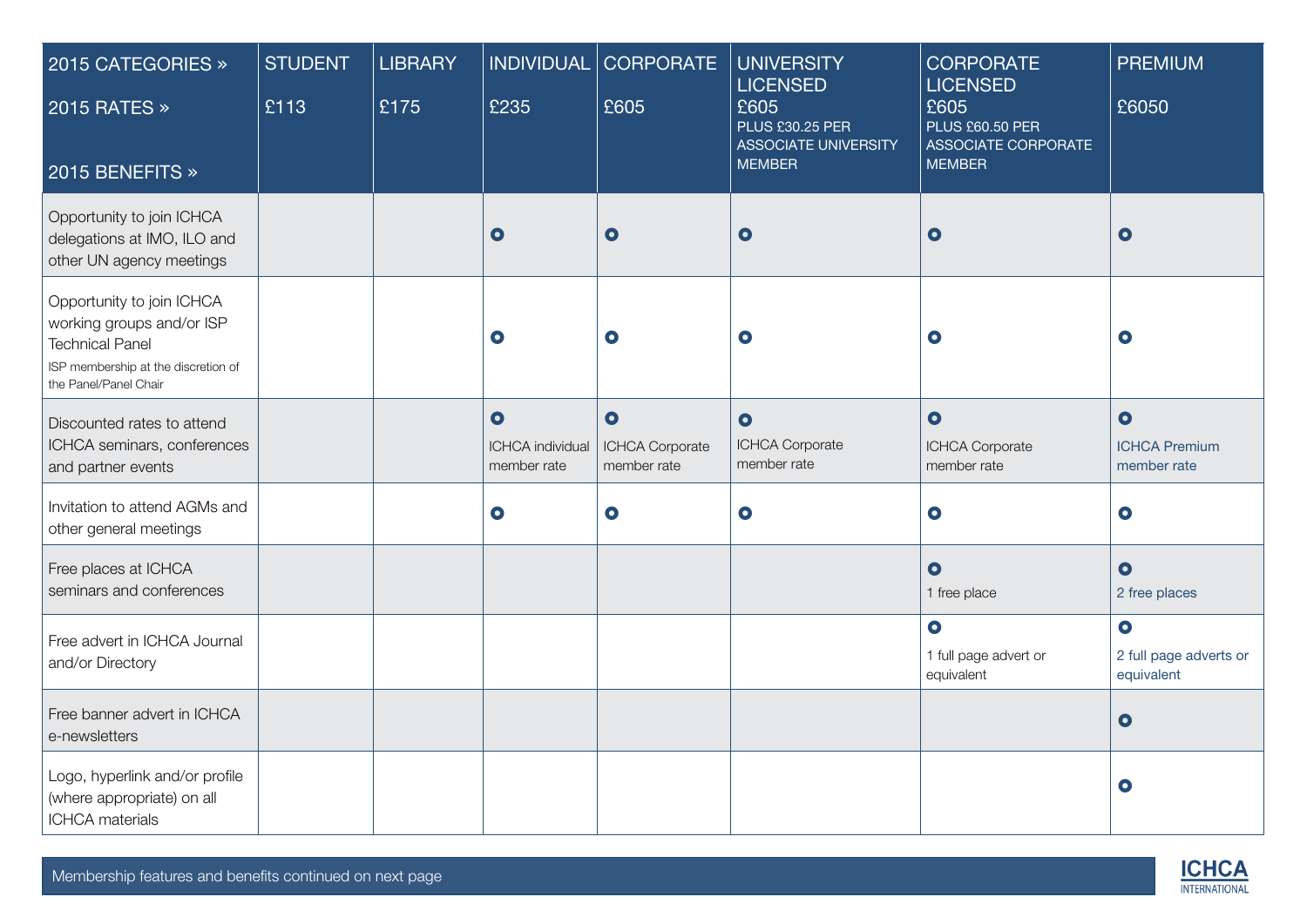| 2015 CATEGORIES »<br><b>2015 RATES »</b><br>2015 BENEFITS $\gg$                     | <b>STUDENT</b><br>£113 | <b>LIBRARY</b><br>£175 | <b>INDIVIDUAL</b><br>£235 | <b>CORPORATE</b><br>£605 | <b>UNIVERSITY</b><br><b>LICENSED</b><br>£605<br><b>PLUS £30.25 PER</b><br><b>ASSOCIATE UNIVERSITY</b><br><b>MEMBER</b> | <b>CORPORATE</b><br><b>LICENSED</b><br>£605<br><b>PLUS £60.50 PER</b><br>ASSOCIATE CORPORATE<br><b>MEMBER</b> | <b>PREMIUM</b><br>£6050 |
|-------------------------------------------------------------------------------------|------------------------|------------------------|---------------------------|--------------------------|------------------------------------------------------------------------------------------------------------------------|---------------------------------------------------------------------------------------------------------------|-------------------------|
| Opportunity to nominate 1<br>person to the ICHCA Board<br>(subject to availability) |                        |                        |                           |                          |                                                                                                                        |                                                                                                               | $\bullet$               |
| <b>VOTING RIGHTS</b>                                                                | None                   | None                   |                           | 2                        | 3                                                                                                                      | 5                                                                                                             | 10                      |
| <b>DISTRIBUTION RIGHTS/</b><br><b>MEMBER DELEGATES</b>                              | None                   | None                   |                           | 5                        | Up to $50$<br>According to license                                                                                     | Up to $50$<br>According to license                                                                            | <b>Unlimited</b>        |

Membership of ICHCA can be via local, national or regional chapters, or directly via ICHCA International.

Membership fees for local, regional or national chapters may include an additional amount on top of the ICHCA International fees stated above.

Membership fees stated above do not include UK VAT @ 20%, which will be applied as appropriate (depending on the member's country of residence and/or incorporation).

For more information about applying for ICHCA International membership please contact:

Helen Coffey, Membership & Events Officer | Direct tel +44 20 3327 0578 | helen.coffey@ichca.com

For more information about joining one of ICHCA's chapters please contact:

ICHCA Australia Ltd: Ian Lovell, Company Secretary | ian.lovell@ichca.com | <www.ichca-australia.com> ICHCA Canarias and West Africa (CARC): Sergio Galván, General Secretary | sergio.galvan@ichca.com |<www.carcichca.com> ICHCA Japan: Hiroshi Ueda, Secretariat | hiroshi.ueda@ichca.com | <www.jacms.or.jp/kokusaikyouryoku/ichcajapan.html>



ICHCA International Ltd secretariat office | c/o Next Level Information Ltd, Suite 5, Meridian House, 62 Station Road, London E4 7BA, UK Tel +44 (0)20 3327 0576 | support@ichca.com | <www.ichca.com>| Twitter [@ICHCA2](http://www.twitter.com/ichca2) | www[.linkedin.com/company/ichca-international](http://www.linkedin.com/company/ichca-international)